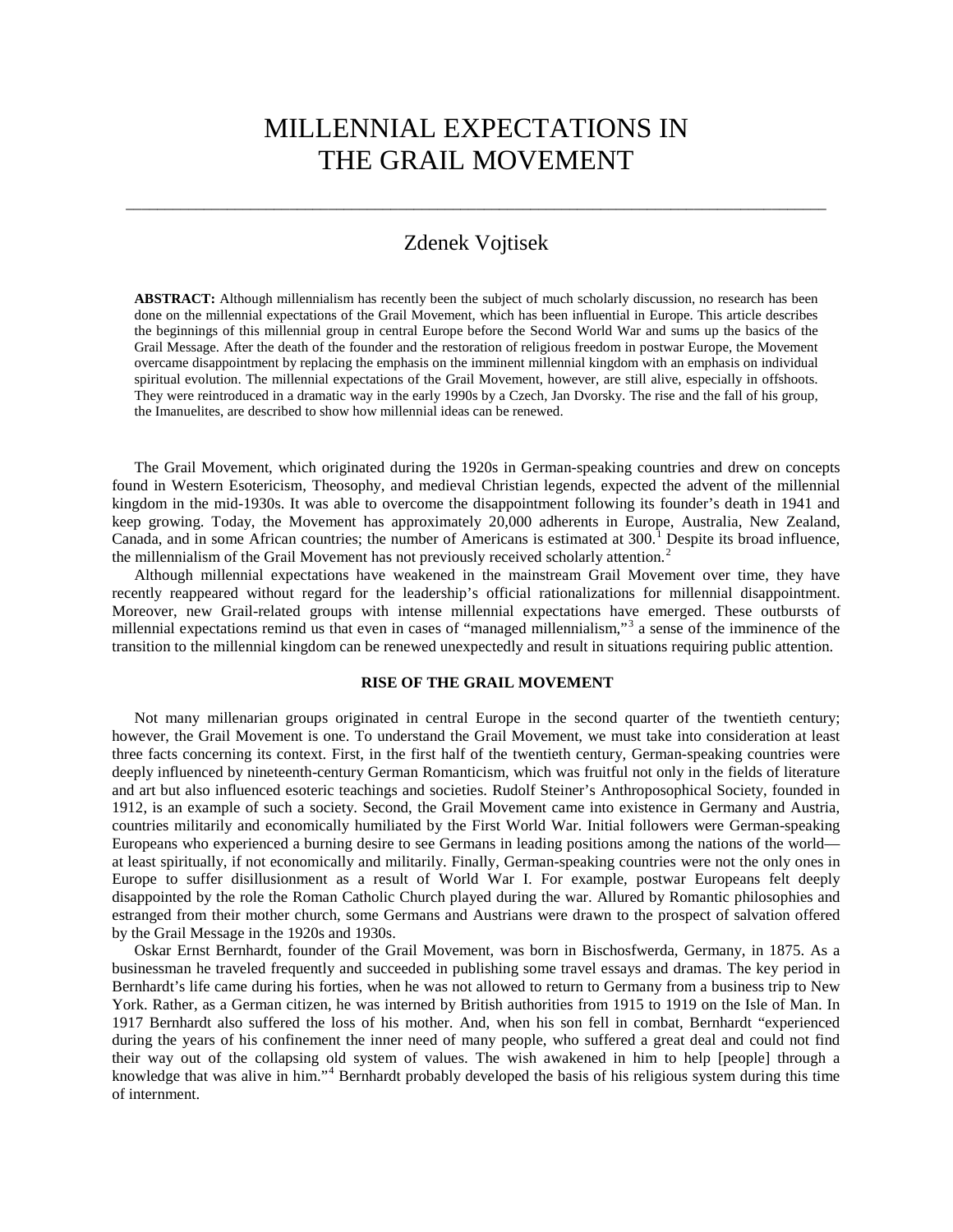Bernhardt returned to Germany in 1919. In 1924, he divorced his first wife, Martha (m. 1897), and married Maria Kauffer (1887-1957). The new family had three children from Maria's previous marriage to August Freyer: Irmingard (1908-1990), Alexander (1911-1968), and Elizabeth (1912-2002).

On Good Friday in 1923, Bernhardt started his career as a messenger of a new religion. On that day it was "*spiritually* seen that the Son of God Jesus came down to the Earth in order to transfer his task of the Mediator between God and mankind to the Son of Man."[5](#page-7-4) In 1924 Bernhardt started to publish under the name Abdruschin, which is usually translated today as "The Son of Light," though, originally, Bernhardt interpreted this alleged Persian-Arabian name as "The Son of the Holy Spirit."<sup>[6](#page-7-5)</sup> He claimed in a later lecture that Abdruschin was the name of his former incarnation in the time of Moses, when he led the alleged nation Is-Ra.<sup>[7](#page-7-6)</sup>

Bernhardt's early religious writings were collected in the periodical *Gralsblätter (Grail Papers)*, published by his own publishing house of the same name.<sup>[8](#page-7-7)</sup> This publishing house started by publishing Bernhardt's appeal "What Seek Ye?" followed by six issues of *Gralsblätter* from 1923 to 1926. In the first series of *Gralsblätter,* thirty-six Bernhardt lectures were published. These lectures, together with seven new ones, were published in 1926 under the title *Im Lichte der Wahrheit. Gralsbotschaft* (*In the Light of Truth: The Grail Message*). [9](#page-7-8)

At the end of 1926 the second series of *Gralsblätter* was started, with one double and one triple issue published in 1927. It was replaced by another periodical, *Der Ruf* (*The Calling*), published in the same publishing house, which had been renamed Der Ruf.<sup>[10](#page-7-9)</sup> In the first issue Bernhardt joyfully welcomed the rise of the first communities of his followers.<sup>[11](#page-7-10)</sup>

By the end of the 1920s Bernhardt had several thousand followers—mainly Germans, Austrians, Swiss, and Czechs. According to Bernhardt's wishes, his followers formed free fellowships under different names. He refused to head any of them, but gave lectures at group-organized meetings.

In 1928 Bernhardt and his family moved to Vomperberg, an estate located at the foot of Vomp Mountain near Schwaz in Tyrol, Austria. Their house was declared to have been constructed exactly at the place where Abraham saw the "Mountain of Salvation."<sup>[12](#page-7-11)</sup> With this, the "Grail Settlement" at Vomperberg came into existence, and 1928 is usually regarded as the beginning of the Grail Movement. The Vomperberg Estate has been in the possession of Bernhardt's family ever since.

After purchasing the Vomperberg Estate, Bernhardt (now known as "the Lord") and approximately 120 of his closest followers continued to develop the Grail Settlement, constructing new houses, temple buildings, a funicular, and temporary housing for festival participants. They also planned an immense Grail Castle of white marble and precious stones large enough to hold 12,000 people and a new temple for 10,000 visitors. The enthusiasm of this first generation of converts was caused by their strong conviction that the Messiah as the Son of Man was among them and that the final judgment and the millennial kingdom were at hand.<sup>[13](#page-7-12)</sup>

In 1931 an expanded version of *Im Lichte der Wahrheit* (*In the Light of Truth*) appeared.[14](#page-8-0) Although it had the same title as the first one, it was a much larger book containing ninety-one essays and including all the lectures published in the first volume. Though the majority of these lectures had been published in the periodicals *Gralsblätter* and *Der Ruf*, several new ones were added. At the very end of this most important Grail Movement book was the "Conclusion" which declared the completion of Abdruschin's earthly mission and his transformation into the Son of Man, called Imanuel.<sup>[15](#page-8-1)</sup> The declaration ended with an appeal to humankind to wake up from their spirits' sleep.

Bernhardt discontinued the monthly *Der Ruf* in 1930. Since founding the Grail Settlement at Vomperberg, he preferred to communicate to his followers by means of spoken lectures. These lectures were then stenciled by the publishing house Der Ruf, numbered from 1 to 59, and sent to subscribers only. In 1934 Bernhardt revised and supplemented the lectures and published them as *Nachklänge zur Gralsbotschaft von Abdruschin, Band I* (*The Grail Message Fades Away, Volume I*)*.* [16](#page-8-2)

In 1934 and 1935 thirty-eight other lectures (numbers 60-97) were stenciled, but additional volumes of *The Grail Message Fades Away* were not published. The German authorities closed the publishing house Der Ruf in 1936 and confiscated its property.<sup>[17](#page-8-3)</sup> Bernhardt transferred his publishing activities to Switzerland, where in 1936 he founded a new publishing house, Die Stimme, and produced twelve issues of a new monthly periodical, *Die Stimme* (*The Voice*). [18](#page-8-4) For this new periodical, Bernhardt changed his pseudonym from Abdruschin to the more Arabic-sounding Abd-ru-shin.

Strong opposition, mainly from former members, accompanied the development of Bernhardt's new religion. There were headlines alleging that Bernhardt was greedy for money. In March 1936 he was put under arrest for several months because of infractions against foreign-currency laws. It was revealed that he had previously been sentenced three times, mainly for cheating and falsification of documents.<sup>[19](#page-8-5)</sup>

As a result, the majority of his twenty-four closest followers left their Lord, followed by hundreds of other "Seekers of the Truth." Almost none of the awaited 144,000 "German spirits" joined the group.<sup>[20](#page-8-6)</sup> The Vomperberg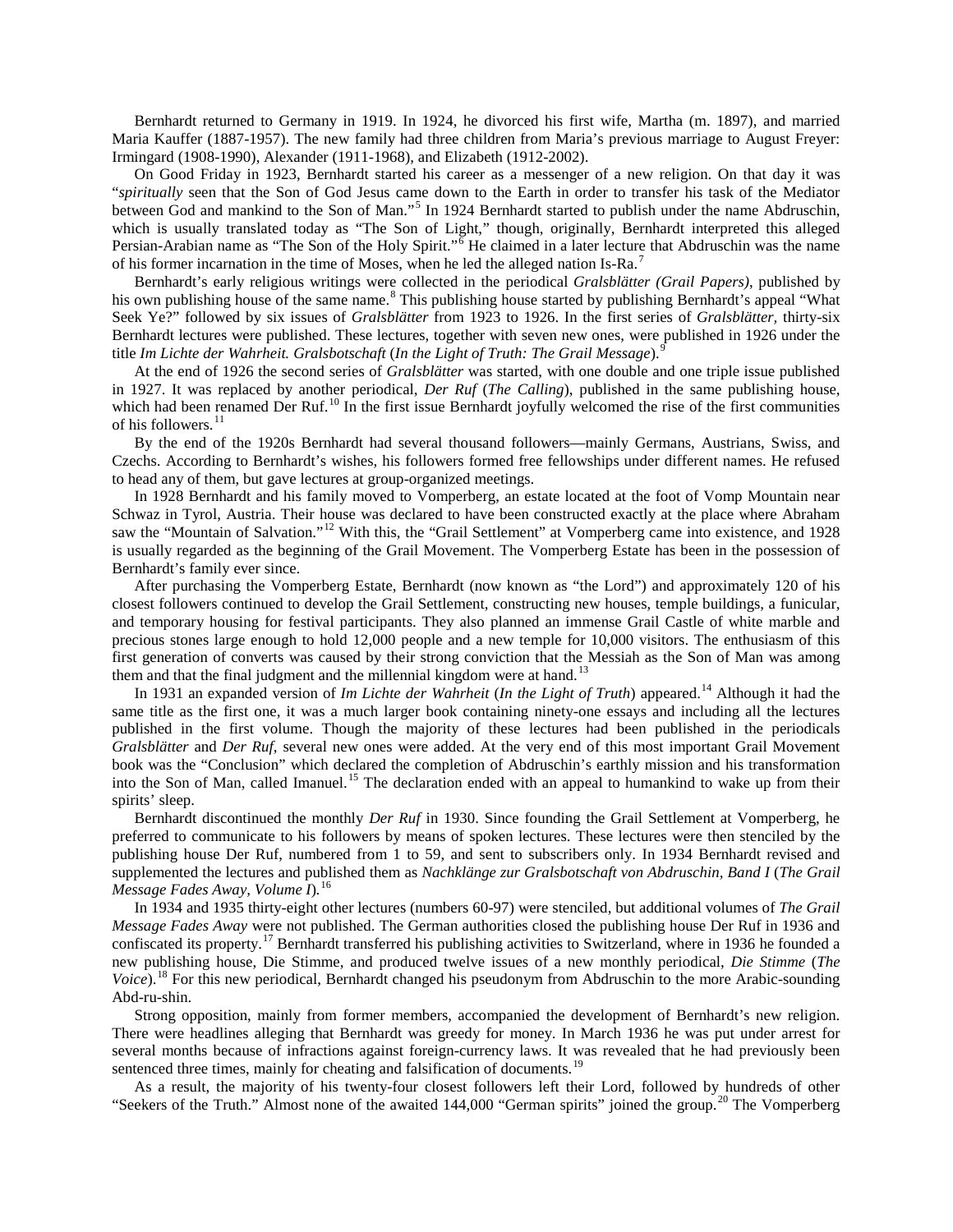projects, including the Grail Castle, had to be stopped. The estate had to be guarded to keep out curious journalists and embittered apostates. Bernhardt blames his followers for the failure. At an important feast on the Grail Mountain in July 1936, he draw his sword from its sheath "and pointed it at mankind as the sign of beginning judgment."<sup>[21](#page-8-7)</sup> One of his followers, Josef Wagner, took this as the declaration of war against the Darkness.<sup>[22](#page-8-8)</sup> In order to calm the public and hide his messianic claims, in 1937 Bernhardt ordered that the "Conclusion" be cut out of all unsold *In the Light of Truth* books. He wrote to his closest followers: "The message will be inviolable by our enemies from now on."[23](#page-8-9)

At the beginning of March 1938, immediately after the Nazi occupation of Austria, the *Grail Message* and other publications were banned, and Bernhardt was arrested and kept in prison until September. During the following years, he and his family lived under police custody in Germany. The Grail Settlement was confiscated and occupied by Nazi soldiers. Later, a school was established there.

As reported by his closest follower, Josef Wagner, who stayed with him until the very end of his life, Bernhardt felt lonely and discouraged. His family had been estranged from him since the first failure in  $1936<sup>24</sup>$  $1936<sup>24</sup>$  $1936<sup>24</sup>$  In December 1941, "as a result of the failure of mankind to such an extent that had not been expected,"[25](#page-8-11) the Son of Man left his earthly vessel in Kipsdorf, Germany. The "Lord was called back by his God, the Father. The Beam of Imanuel was separated from the Matter"<sup>[26](#page-8-12)</sup> and went back to its Source. Bernhardt died unexpectedly, without bringing the last judgment and the millennial kingdom for his followers.

#### **THE GRAIL MESSAGE**

#### **Post-World War II Changes to the Grail Movement Scripture**

The four-volume, postwar edition of *In the Light of Truth* is considered the sacred text for the Grail Movement. The first three volumes have been published frequently, both separately and together in one book.<sup>[27](#page-8-13)</sup> Since 1950 they have appeared in fifteen languages, some reprinted several times, and are easily available to the public. These contain 168 lectures, 87 of which had already been published in the 1931 edition. The text of some of the lectures was changed slightly in this later edition, and their sequence differs from the old edition. These old lectures form half of the first volume and the second volume. The rest of the first volume and the third volume consist of lectures and essays produced after 1931. Four lectures and the "Conclusion" published in 1931 are omitted in the authorized postwar version. The reason for dropping three of the lectures is probably the same as the reason for omitting the "Conclusion" in 1937: they were too explicit in pointing to Bernhardt (Abd-ru-shin) as the Messiah. Of the omitted lectures, the fourth was probably unacceptable after the war due to ideas that might be considered racist.<sup>[28](#page-8-14)</sup>

The fourth volume has been published separately under the title *Ermahnungen* (*Admonitions*), [29](#page-8-15) and contains twenty-two of Bernhardt's speeches to his inner circle, dated 1934 to 1937. These are intended only for those who "have intuitively perceived"<sup>[30](#page-8-16)</sup> the message of the first three volumes. Their content does not differ essentially from that of the first three volumes, but their voice is more urgent, more dramatic, and more clearly expresses Bernhardt's disappointment and wrath as he neared the end of his life. Indeed, vivid, dramatic, persuasive language is the primary characteristic of Bernhardt's religious writings.

#### **Cosmology, Human Nature, and Salvation**

The Grail Message begins with a concept of the cosmos. Bernhardt describes God as eternal Light that "cannot but *radiate.*"<sup>[31](#page-8-17)</sup> This Divine Radiation forms concentric spiritual planes inhabited by different species. "Thus Creation is actually the deposit formed through the increasing cooling of the White Light, of the Radiation of the Living Light!"[32](#page-8-18)

The highest and most sublime is God Himself in His Divine Unsubstantiality. Next, and somewhat lower, comes Divine Substantiality. Both are eternal. Adjacent to this, going deeper and deeper, follows the work of Creation which, descending in planes or spheres, becomes denser and denser down to the World of Gross Matter, which is finally visible to mankind.<sup>[33](#page-8-19)</sup>

The spheres of Creation are differentiated according to their distance from the Light. The more distant the sphere the denser and heavier its substance. "The gradations thus produced form planes in which definite species link together and settle."<sup>[34](#page-8-20)</sup> The fundamental spiritual planes are: "Spiritual Substantiality in the uppermost region of Creation, under which successively range the Spheres of Animistic Substantiality, of Ethereal Substance, and finally of Gross Matter, with their many sub-divisions."[35](#page-8-21) Unconscious human spirits ("spirit-germs"[36\)](#page-8-22) come from the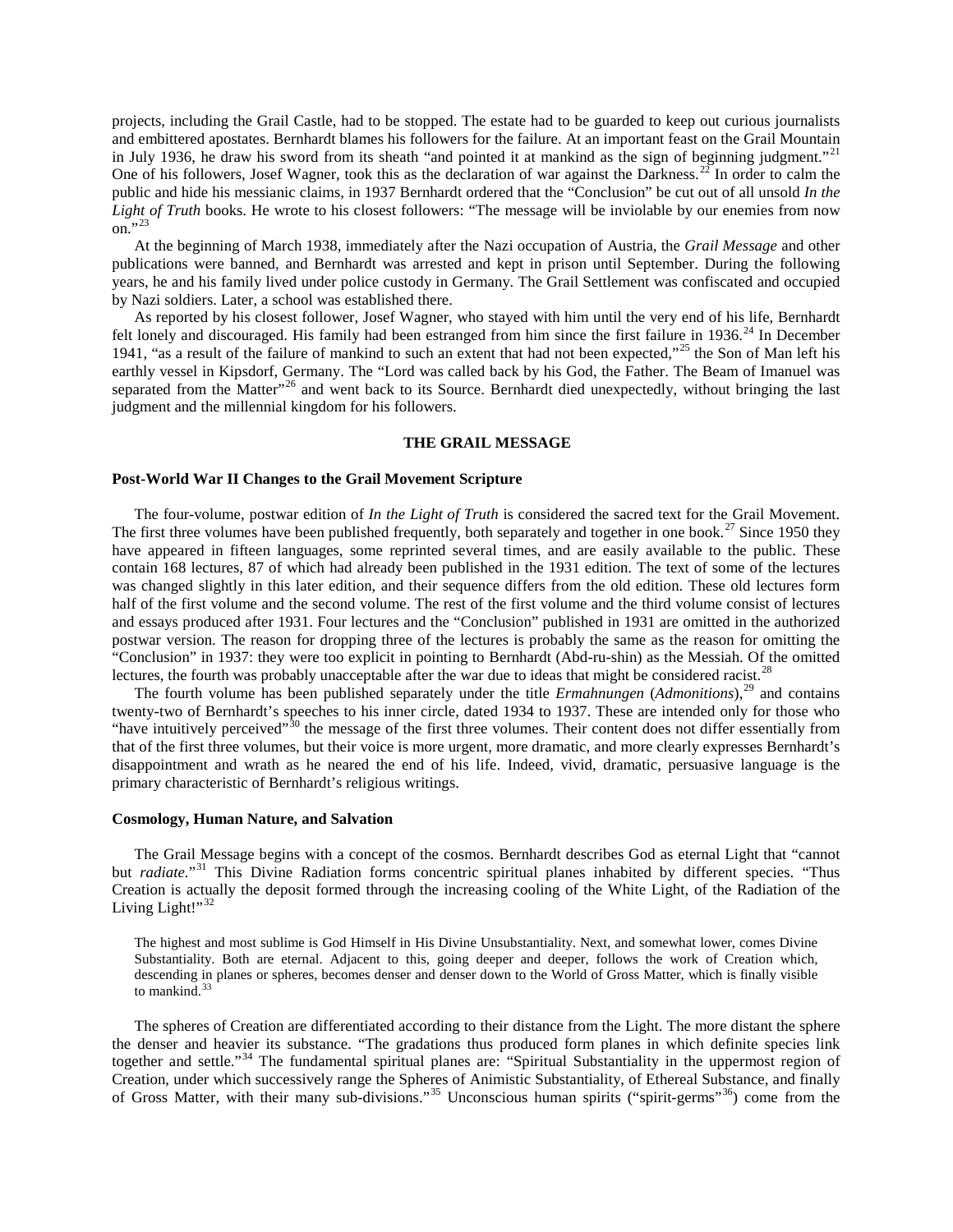Spiritual Substantiality; the Spheres of Animistic Substantiality are inhibited by elves, gnomes, nymphs, and other elemental beings;<sup>[37](#page-8-23)</sup> Ethereal Substance is the realm of substantial thoughts;<sup>[38](#page-8-24)</sup> and Gross Matter, the lowest and the heaviest in the cosmos, forms the visible world.<sup>[39](#page-8-25)</sup>

The Light, or God, is subject to three spiritual laws. The Law of Gravitation determines for each spirit exactly the right place it deserves in the spiritual planes. Once unconscious, human spirit-germs move from Spiritual Substantiality down to Gross Matter in order to gain consciousness.[40](#page-8-26) The task of all humans is to be freed of the bondage of matter and return to the spiritual world. If a person aims for the good, that person's spirit becomes lighter and lighter until it reaches the upper planes. Finally, it will achieve the spiritual plane that is its real home.<sup>[41](#page-8-27)</sup> This goal may be achieved in several incarnations, but now, when the last judgment is very near, one's good will and strong effort is decisive. That is why Seekers of the Truth are often reminded to "keep the hearth of your thoughts pure." $42$ 

The Law of Homogeneous Species states that similar characteristics attract each other. Therefore, it is very important for each person to control not only deeds but also thoughts, which are believed to materialize and hold a person in a web of fatal threads that can prevent spiritual advancement.<sup>[43](#page-9-0)</sup>

According to the Law of Reciprocal Action, human thoughts, words and deeds sow seeds that are bound to come to fruition either in this life or in future lives.<sup>[44](#page-9-1)</sup> According to Bernhardt and his followers, the idea of reincarnation was a part of original Christian teaching.<sup>[45](#page-9-2)</sup>

In order to help human spirits achieve their eternal destiny before the end of the substantial world, two messengers have come down to Gross Matter and accepted human bodies. Originally, they both lived in Grail Castle. As Bernhardt put it, "at the summit of the eternal Sphere of Spiritual Substantiality there stands the Castle of the Grail, spiritually visible and tangible, because it is still of the same species of spiritual substantiality. This Castle of the Grail contains a Sanctuary . . . In this Sanctuary, as a pledge of the eternal Goodness of God the Father, as a symbol of His Purest Divine Love, and the point from which Divine Power issues, stands the *Holy Grail*!"<sup>[46](#page-9-3)</sup> Contrary to the traditional understanding, Bernhardt claimed that the Holy Grail was not identical with the cup Jesus used during his Last Supper.<sup>[47](#page-9-4)</sup> Rather, it was "a chalice in which it bubbles and surges unceasingly like red blood without overflowing."<sup>[48](#page-9-5)</sup> Once a year, on the feast of the Holy Dove,<sup>[49](#page-9-6)</sup> "the Dove appears above the Chalice" and "the Love of the Creator radiantly flows forth…pulsating downwards and diffusing itself through all the universe."[50](#page-9-7) Despite it to name his movement, Bernhardt asserted that the Holy Grail "will remain a mystery to the human spirit for all eternity."<sup>[51](#page-9-8)</sup>

From the Grail Castle the first knight of the Grail, Parsifal Imanuel, came as Jesus Christ, the Son of God, to Gross Matter to point the way to the spiritual heights. Unfortunately, he was killed and his teaching distorted by the church. At the end of the ages, the Grail Knight Parsifal Imanuel, as the predicted Son of Man, Abd-ru-shin, came again to reveal the Truth and bring the last judgment and the Millennium. Recognizing Bernhardt as this Son of Man is the most important challenge of the complicated and complex Grail Message. As he put it, "therefore, be on your guard, so that you may recognize Him as soon as His time is come, for that will also be your time!"<sup>[52](#page-9-9)</sup>

#### **DECLINE OF MILLENNIAL EXPECTATIONS**

#### **Reinterpretation and Institutionalization**

Soon after the end of World War II, the Bernhardt family was allowed to return to the Grail Settlement in Vomperberg. Bereft of husband and stepfather, the family consisted of Bernhardt's second wife, Maria, and her three children. Each of these, however, is believed to be a very high, if not divine, spiritual being, having come down to Gross Matter from the very highest spiritual realm. Maria, for example, is called "Love of God," Irmingard, "Pure Lily," Alexander, "The Lion," and Elizabeth is believed to be connected with the spiritual "Swan Island by Means of Divine Radiance." In addition, together with Bernhardt as Abd-ru-shin, Maria and Irmingard are believed to form the "Divine Triad."<sup>[53](#page-9-10)</sup>

Religious life came back to Vomperberg soon after the Bernhardt family returned. After an absence of seven years, for example, the Rose Festival was held at the end of 1945. "I am standing here before you in the name of Imanuel," Maria is reported to have proclaimed, "in order to finish his work together with Irmingard."<sup>[54](#page-9-11)</sup>

The fact that Bernhardt, as Abd-ru-shin and the Son of Man called Imanuel, did not carry out the judgment and initiate the millennial kingdom was rationalized as the fault of his followers: "The Lord was burnt down in his own power . . . he fulfilled his task, but almost all who were called failed."<sup>[55](#page-9-12)</sup> According to the official history, the failure of humankind prevented the Son of Man from establishing the collective salvation.<sup>[56](#page-9-13)</sup>

Although originally the last judgment and the Millennium were connected with the earthly life of the Son of Man,<sup>[57](#page-9-14)</sup> after Bernhardt's death this part of the teaching was no longer stressed. Instead, the Seekers of the Truth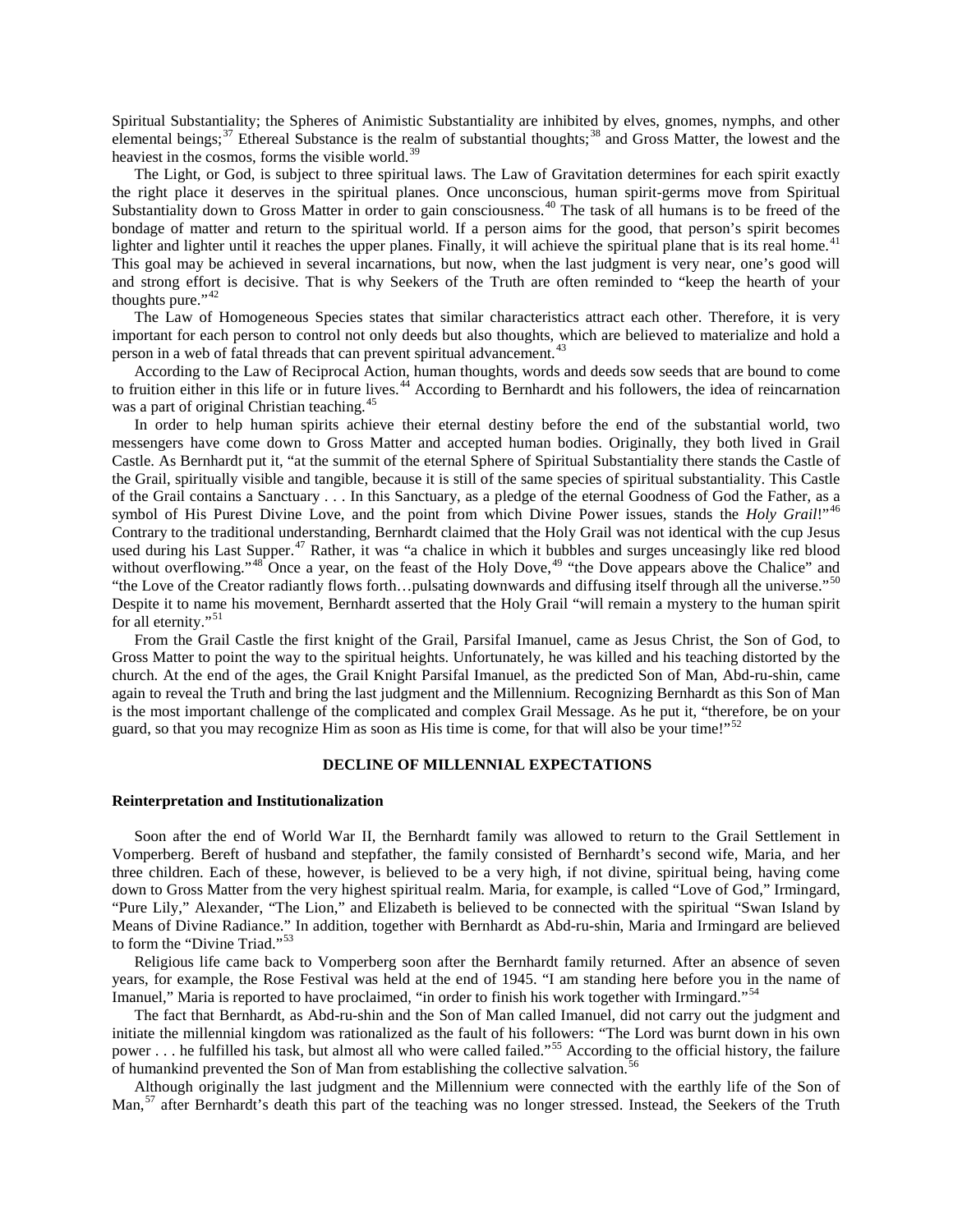were to strive to raise their spirits into higher spiritual planes without concentrating on the coming Millennium.<sup>[58](#page-9-15)</sup> The last judgment is near, but no one can give an exact date.

Soon after the new edition of *In the Light of Truth* was published in 1949-1950,<sup>[59](#page-9-16)</sup> some of Bernhardt's followers cast doubts about the reliability of this edition and even about the leading role of Bernhardt's wife, Maria, in the movement.<sup>[60](#page-9-17)</sup> Indeed, they suspected that Maria edited the posthumous publication of the book.<sup>[61](#page-9-18)</sup> The disturbances caused by the different versions of the sacred book did not stop, even after Irmingard wrote a circular letter in March 1988 to persuade all followers that "the Grail message in the version and arrangement that was created by the Lord himself is definite. All texts that have never been part of it or that are not part of it now should not be available for people anymore."[62](#page-9-19) Even now, some groups of Bernhardt's followers insist that the only valid edition of *In the Light of Truth* is that published in 1931. [63](#page-9-20)

The tension between Bernhardt's followers and the general public was reduced after the war. This tension reached its peak in the 1930s when Bernhardt expected the imminent end of the world, and the media reported on his group's beliefs and activities. Since that time, except for one lawsuit in 1953-1954,<sup>[64](#page-9-21)</sup> the relationship between the Grail Movement and the general public has improved steadily.

Life at Vomperberg is marked by three regular festivals each year: the Festival of the Holy Dove (30 May), the Festival of the Pure Lily (7 September) and the Festival of the Radiant Star, which is also called the Festival of the Rose (29 December).<sup>[65](#page-9-22)</sup> A pyramid-shaped tomb was constructed, and Bernhardt was buried there in 1949. Inhabitants of Vomperberg completed the third hall for religious services in 1952, and it is still in use today.<sup>[66](#page-10-0)</sup>

In 1954 Maria's son Alexander assumed leadership due to her illness. She died three years later. After Alexander's death in 1968, Irmingard, oldest of the three siblings and last of the Divine Triad, served as the spiritual head until her death in 1990. During these years the number of Grail Movement adherents increased slightly and is now estimated by the movement at over 20,000.<sup>[67](#page-10-1)</sup> The Movement has succeeded in establishing centers outside Europe, especially in [Nig](#page-10-2)eria, Zaire, Canada, and Australia.<br>The rite of sealing,<sup>[68](#page-10-2)</sup> understood as a new contract with God, is necessary for a newcomer to be allowed to take

part in worship and festivals. While being sealed, an isosceles cross (a cross with arms of equal length) is traced with water on the forehead of the newcomer, who is then believed to bear a radiant cross visible to all those who are "called." Sealed adherents are called cross-bearers. The silver cross-bearers form the bottom of the hierarchy. At the higher stage $^{69}$  $^{69}$  $^{69}$  are the golden cross-bearers, the "called ones" who are typically full-time workers for the Movement. A very small portion of followers are appointed as holders of the golden cross with a precious stone. These few are called "disciples,"<sup>[70](#page-10-4)</sup> and are allowed to lead the various rituals.

All cross-bearers, together with those who have not yet been sealed, usually call themselves Seekers of the Truth. This indicates that the Movement does not want to be seen as a religious group, church, sect, or novel religion.<sup>[71](#page-10-5)</sup> The Seekers of the Truth declare that the Grail Movement is an informal spiritual association lacking any official structure. However, in order to take part in any Grail Festivals or Grail Acts, Seekers of Truth must be accepted by the local Seekers' community or Grail Circle. Some of these Circles have their own houses of worship (Tabernacles of Light), while some meet in rented rooms. Additionally, the International Grail Movement is in charge of the national structures of Grail Circles, led by the appointed member of Bernhardt's family, who is also heir to the Vomperberg Estate. The present leader is Siegfried Bernhardt (b. 1955), the husband of Irmingard's adopted daughter who took his wife's surname. But, as we will see, this man has not been accepted by an important part of the Movement since 1999.

At all stages, the financial needs of Grail Circles are met by local foundations related to the international Grail Foundation (*Stiftung Gralsbotschaft*) [72](#page-10-6) in Stuttgart. The Foundation controls Stiftung Gralsbotschaft Publishing Company[73](#page-10-7) which issues books by Bernhardt and other Grail leaders. The periodical *Gralswelt* (*The World of the Grail*) has been in circulation since 1950.

#### **Schism**

Grail Movement leadership began to change in 1985.<sup>[74](#page-10-8)</sup> Five years before her death in 1990, Irmingard Bernhardt made out her will declaring the independence of the Grail Foundation (*Stiftung Gralsbotschaft*) from the international Grail Movement. Her will granted the copyrights of Oskar Bernhardt's books to *Stiftung Gralsbotschaft*.

Thirteen years later, the division of power between Siegfried Bernhardt, as spiritual leader of the international Grail Movement, and Herbert Vollmann, a key figure in the Grail Foundation, precipitated a dramatic split. Vollmann, who married Bernhardt's youngest stepdaughter Elizabeth in 1935, had been the most respected figure ("the Apostle")<sup>[75](#page-10-9)</sup> before his death in 1999. Because of what adherents regarded as Siegfried Bernhardt's moral trans-gression,<sup>[76](#page-10-10)</sup> Vollmann prevented him from exercising leadership in 1998 and designated the German disciple Jürgen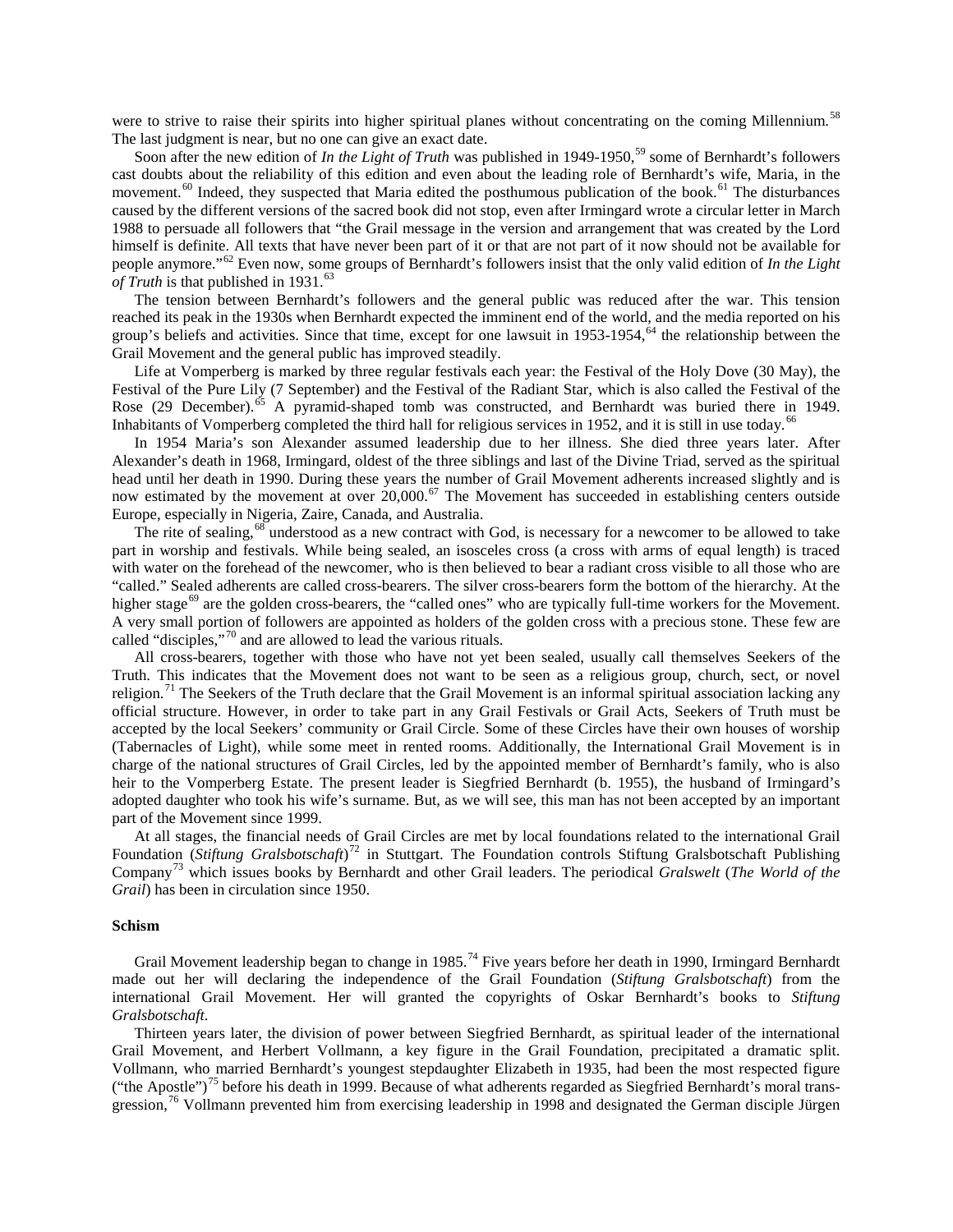Sprick as leader of the Grail Movement. While Bernhardt at first agreed to this arrangement, he soon changed his mind and refused to resign as spiritual leader.

The split culminated in 1999 when Vollmann called upon all Seekers to decide between "the Mountain" (Vomperberg, with Bernhardt as its owner) and "the Light" (Jürgen Sprick and other leaders).[77](#page-10-11) Since then, the larger portion of the Grail Movement has lost the main symbol of its faith, the Mountain of Salvation, and performs its most important rituals outside the Holy Mountain. Vollmann, Sprick, and other leaders of this part of the Grail Movement are not allowed to enter Vomperberg. Meanwhile, Siegfried's invalid wife, Claudia-Maria Bernhardt, died in 1999, as did Vollmann. His wife, Elizabeth, the last of Oskar Bernhardt's three stepchildren, died in 2002. Now, the two parts of the Grail Movement act without regard to each other. The Grail Settlement on Vomperberg serves as international headquarters for those who follow Siegfried Bernhardt, while the Grail Foundation, led by Jürgen Sprick, is headquartered in Ditzingen, Germany.

#### **Continuing Millennial Expectations**

Millennial hopes are not entirely dead in the Grail Movement. Soon after Bernhardt's death the idea emerged that he would return via reincarnation, bringing the judgment and Millennium with him. Grail Movement leadership admits that this idea "is spread again and again,"<sup>[78](#page-10-12)</sup> and they respond by declaring that Bernhardt's message has been completed and that "there is no other message" for humankind.<sup>[79](#page-10-13)</sup>

The expectation of something special to come, if not expressly the final judgment and Millennium, increases in the Grail Movement when comets appear. This anticipation is based upon Bernhardt's lecture, "The Great Comet," which announces that a comet "of exactly the same nature" as the Star of Bethlehem "is to be expected soon." "Its core is filled with high spiritual power" and will strongly influence the Earth. "And *then* the earth is *purified* and *refreshed* in *every respect* for the blessing and joy of its inhabitants. It will be more beautiful than it has ever been."[80](#page-10-14) In 1997 many Seekers of the Truth associated this prophetic lecture with the Hale-Bopp Comet's close proximity to Earth.<sup>[81](#page-10-15)</sup> But no official declaration of a connection between Hale-Bopp and the comet mentioned by Bernhardt was made by Movement leaders, who instead sought to calm adherents by publishing reassurances that in internal periodicals that Hale-Bopp presented no threat to the planet.<sup>[82](#page-10-16)</sup>

#### **INTENSE MILLENNIAL EXPECTATIONS RESTORED BY THE IMANUELITES**

The expectation of great events such as the final judgment, the Millennium, or a spiritually empowered comet is stronger in some Grail-related offshoots. The Movement has been successful in distributing its sacred text, *In the Light of Truth*, to a large number of bookshops and public libraries, and some peripheral groups can be formed by independent readers of Bernhardt's book.<sup>[83](#page-10-17)</sup> Strong millennial expectations can be seen in one of these groups founded in the Czech Republic by Jan Dvorsky (b. 1965) in 1993. The group refused to accept any name and its adherents called themselves simply Helpers of the Son of Man. Scholars usually call these adherents Imanuelites. [84](#page-10-18)

As early as 1990, Dvorsky embraced the Grail Message. According to his own testimony, he was fascinated by *In the Light of Truth* and its claim to contain the complete truth about both the present life and the coming millennium.<sup>[85](#page-10-19)</sup> He came to the conclusion that the author of this book, Abd-ru-shin, needed to be incarnated once more to fulfill his task of creating the millennial kingdom. At the beginning of 1991, after months of terrible inner struggle, Dvorsky discovered that he was Bernhardt's reincarnation.<sup>[86](#page-10-20)</sup> "I am the one who is called the Son of Man in the Bible," Dvorsky stated in his autobiography.[87](#page-10-21) He adopted the name Parsifal Imanuel. That name—according to Bernhardt—belongs to the knight of the spiritual Grail Castle who represents the Son of Man. Dating 1991 as the year of his conversion, Dvorsky started a new calendar characterized by the letters P.I., derived from Parsifal Imanuel.<sup>[88](#page-10-22)</sup>

Dvorsky made a few attempts to convince the Czech Grail Movement that he was Abd-ru-shin reincarnated, but he was ridiculed and rejected. Meanwhile, his friend Lucie Dvorsky (b. 1964) was converted. She came to play the role of the Messiah's mate, called the Swan Virgin or the Queen of the South.<sup>[89](#page-10-23)</sup> In 1992 the couple started distributing Dvorsky's book, *The Son of Man*, which is subtitled *The Messiah's Living Word for Restoration of Mankind*.<sup>[90](#page-10-24)</sup> On the cover, in addition to the name Parsifal Imanuel are the words, "The Most Important Book of the Millennium." Initially, the book sold with relative success in many bookshops in the Czech Republic, and the next year, a second edition was published with supplements.

The first part of *The Son of Man* contains Dvorsky's autobiography, detailing his slow journey to realizing his responsibility for humankind. At the end of his journey he recognized himself to be the Son of Man, i.e. ,Parsifal Imanuel, descended from the spiritual Grail Castle. Dvorsky claimed to have discovered the "Law of Perversion"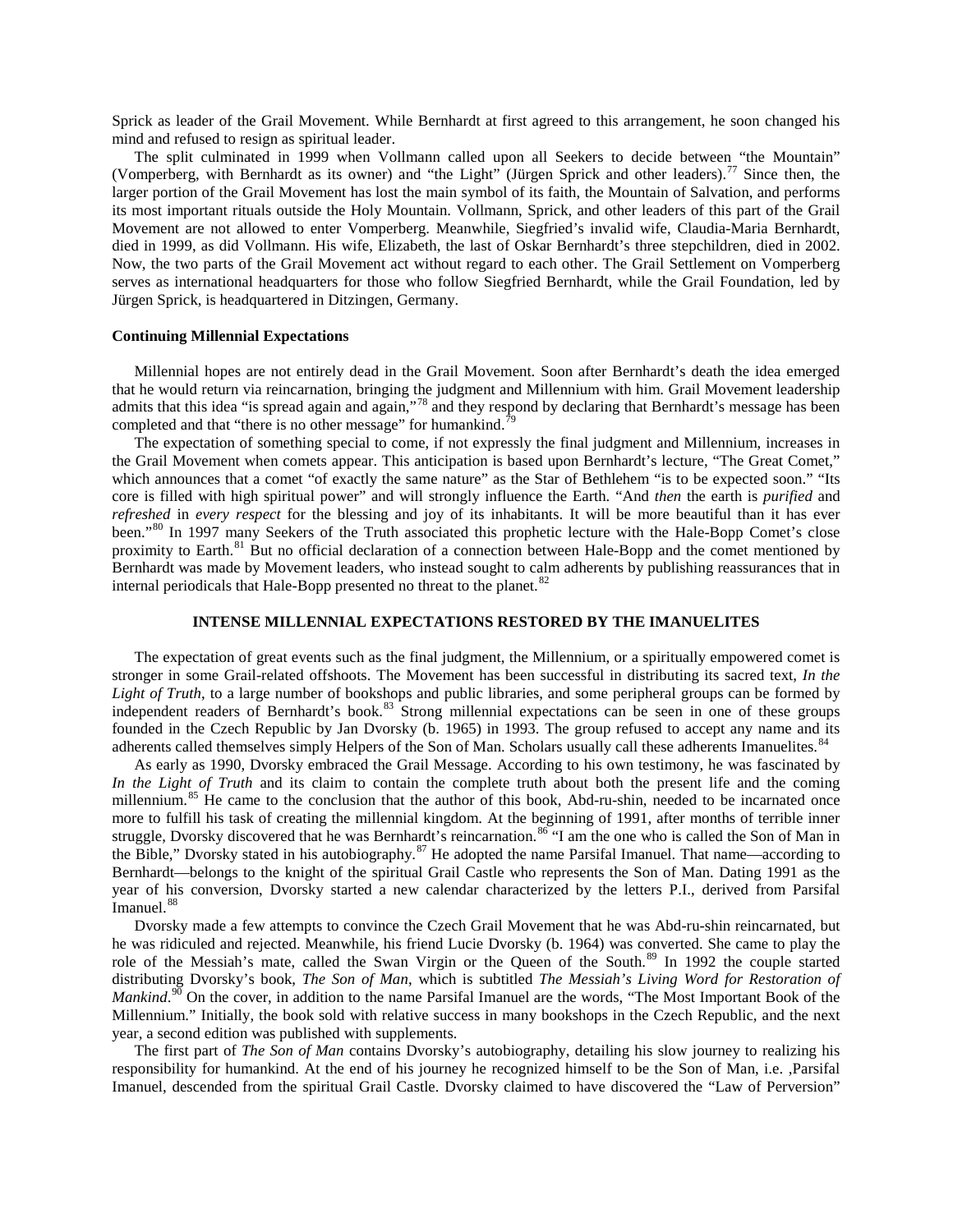and the ability to sweep all evil out of human souls. The divine ability "to answer every question" was given to him as well.<sup>[91](#page-10-25)</sup>

The second part of the book, "The World without Men and Women," deals with the Law of Perversion. Written immediately after the author's conversion in 1991, it was originally distributed in manuscript among his closest friends. According to the Law of Perversion, all contemporary human beings are perverted because all females possess male souls and vice versa. Dvorsky introduces a number of examples of misconduct and evil deeds committed by "perverted ones" in politics, culture, religion, and other social settings. Dvorsky's sharp critique of society together with his knowledge of culture and politics make his arguments sound convincing. The only people who are not perverted are Parsifal Imanuel (Jan Dvorsky) and Swan Virgin (Lucie Dvorsky).

The final part, more than three times longer than the initial sections, is called "Supplements and Thoughts." It discusses a range of different topics from the point of view of the Law of Perversion, and enables Dvorsky to explain all troubles of the present world.

Dvorsky's *The Son of Man* concludes with the author's address, and many of his adherents came into contact with him by means of letters. After a period of correspondence, some of the inquirers were invited to become Helpers of the Son of Man, to participate in the realization of the millennial kingdom.<sup>[92](#page-10-26)</sup> They should not leave anything valuable to the "perverted" world, but give their property to the community.<sup>9</sup>

After entering the community of Helpers, a new follower was told by a clairvoyant how to cleanse himself or herself in order to be allowed to enter the millennial kingdom.<sup>[94](#page-10-28)</sup> Diets and fasting were recommended.<sup>[95](#page-11-0)</sup> Because both the teaching and its way of life were atrocious to the "perverted" world, community members were expected to sever ties with family members and friends,<sup>[96](#page-11-1)</sup> and to change their names. According to *The Son of Man*, all human institutions, including marriage, education, and health systems, were corrupt, perverse, and disgusting.

According to Dvorsky, the final judgment was imminent. The first prediction concerning the destruction of Prague in 1993 was soon forgotten. After communities had been established, Josef Klimes, a clairvoyant who took the name "Mr. Vidon," predicted catastrophes at the end of August and the beginning of September 1994.<sup>[97](#page-11-2)</sup> Before this period, some members of the communities personally contacted the media and urged them to warn the public, especially against tornadoes. Large earthquakes were predicted to hit southern Europe and cause the Apennine Peninsula to sink into the sea.<sup>[98](#page-11-3)</sup>

The clairvoyant specified a place in northern Italy where the City as a nucleus of the future kingdom should be constructed. Many people were expected to come to this City, shocked by the catastrophes and attracted by those living peacefully there. In this way, step-by-step, the millennial kingdom would spread into the whole world. In the spring of 1994, the Messiah and his family, together with the clairvoyant and his wife, left for Italy to choose the exact place of the future City. They wanted to make preparations for buying the land immediately after the catastrophes had taken place.<sup>[99](#page-11-4)</sup>

The exhausting and controlled way of life in the community and the intense expectation of the imminent Millennium caused many to leave the group. The total number of Imanuelites can be estimated at 60 persons, but there were rarely more than fifteen at any one time. Some left very soon of their own choice. Some were expelled by Dvorsky because of a clairvoyant's disclosure of their "bad aura," a yellow color considered evidence that such persons were still perverted, too lazy to improve themselves, who would prevent others from spiritual progress, and who were thus not able to enter the kingdom. Those expelled were advised to "lay aside the body"; their lives were considered to be hopeless failures.<sup>[100](#page-11-5)</sup>

Some of those expelled left the community in despair, having been denied their purpose in life and their future in the kingdom. More than ten people attempted suicide by starvation while living alone in deep woods for a week or more. Their early deaths would mean that there would be some hope of being reincarnated soon enough to regain their chances to enter the kingdom. Fortunately, no deaths have been reported and all expelled followers were able to obtain psychiatric care.

Unfulfilled predictions of catastrophe also precipitated a crisis in the group. Dvorsky did not stop expelling his followers and by the middle of 1995, the Dvorsky family was almost left alone. That same year, because they refused to allow them to attend basic school, Dvorsky and his wife were prosecuted for neglect of their children.<sup>[101](#page-11-6)</sup> During the summer of 1995 the family went into hiding from the police and they have not reappeared. The last few adherents lived together in the outskirts of Prague, but since 1999 there has been no record of any group activity.

#### **CONCLUSION**

The history of the Grail Movement enables us to trace a typical developmental trajectory of millennial movements. Expectations of the final judgment and establishment of the Millennium grew very strong among the first adherents in the 1930s. These expectations were dashed quickly, however, with the banning of the Movement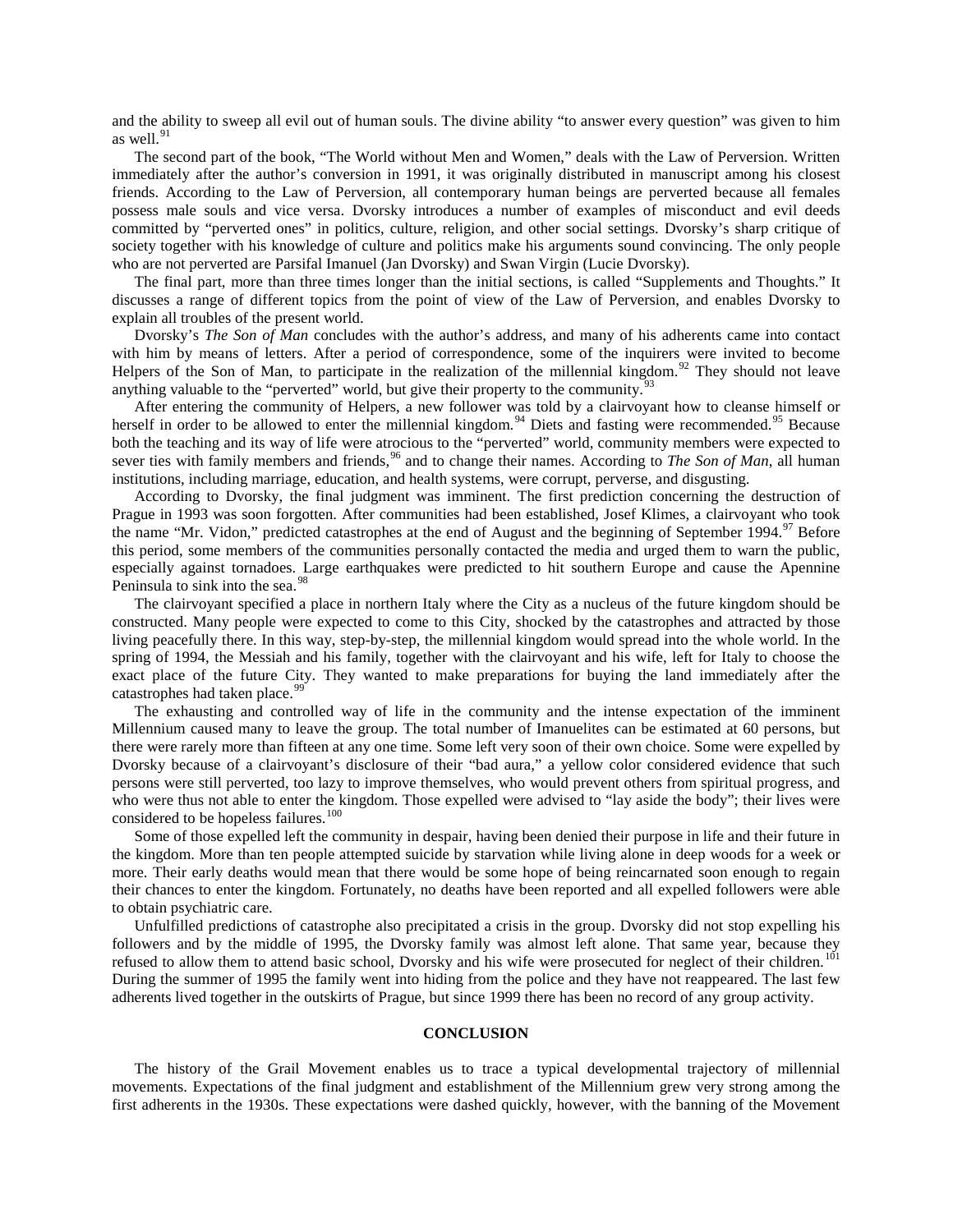and the imprisonment of its founder, Oskar Ernst Bernhardt. After his death, the new leadership of the Movement assumed his charisma, rationalized millennial disappointment, and was able to supply adherents with new moral concerns, rituals, and spiritual practices. Adherents were united into a strong institution by means of a regular religious life and a rearranged sacred text. The process of institutionalizing charisma was completed with the installation of a new bureaucratic leadership in the main Grail group at the end of the last century.

In spite of the development toward the institutionalization of charisma and rationalization of the initial millennial expectations, the sense of the imminence of the millennial kingdom was renewed several times in the 1990s. It is probably the founder's declared distrust of any religious leadership<sup>[102](#page-11-7)</sup> that encourages some of his current adherents to doubt the Movement leadership's official rationalizations of why it cannot be known when the millennial kingdom will come. Another manner in which the sense of the imminence of the millennial kingdom can be revived is seen in the fact that the founder's scripture is relatively easy to access outside the Movement, and therefore new developments are beyond the leadership's influence. By the end of the last century, renewed millennial expectations could be observed both in the mainstream Grail Movement and in some splinter groups. The adherents of one of them—the Imanuelites—found themselves on the edge of destruction. The history of the Grail Movement and its offshoots supports the contention that no millennialism can be considered to be managed once and for all.

### **ENDNOTES**

<span id="page-7-2"></span><sup>3</sup> Jacqueline Stone, "Japanese Lotus Millennialism: From Militant Nationalism to Contemporary Peace Movement," in *Millennialism, Persecution, and Violence,* ed. Catherine Wessinger (Syracuse: Syracuse University Press, 2000): 279. Stone uses the term "managed millennialism" to refer to instances in which the sense of the imminence of the collective salvation is kept low by institutional leaders. Thus the organization cannot become or be perceived as a severe disruption to the status quo.

<span id="page-7-3"></span><sup>4</sup> "Abd-Ru-Shin, Oskar Ernst Bernhardt, Detailed Biography," <www.grailmessage.com/ABD\_Page.htm>, accessed 26 March 2002.

<span id="page-7-4"></span><sup>5</sup> Herbert Vollmann, *O zivote a pusobeni Abd-ru-shina, Marie a Irmingard na Zemi 1875–1990* (*About the Life and Activities of Abd-ru-shin, Maria, and Irmingard on Earth in 1875–1990*) (Vomperberg: Alexander Bernhardt, 1991): 12; emphasis in the original.

<span id="page-7-5"></span><sup>6</sup> Abdruschin, *Ve svetle Pravdy. Poselstvi Gralu* (*In the Light of Truth: The Grail Message*) (Zlin: Hlas, 1931): 619. This lecture ("And It Has Been Fulfilled") is not included in postwar editions.

<span id="page-7-6"></span><sup>7</sup> *Verwehte Zeit Erwacht, Band II* (*Past Eras Awaken, Volume II*) (Stuttgart: Verlag der Stiftung Gralsbotschaft, 1990).

<span id="page-7-7"></span><sup>8</sup> *Gralsblätter* (*Grail Papers*), owned by O. E. Bernhardt, located in Bad Heilbrun, Germany (1925-1926): then in Tutzing, Germany (1926-1929).

<span id="page-7-8"></span><sup>9</sup> Abdruschin, *Im Lichte der Wahrheit. Gralsbotschaft* (*In the Light of Truth: The Grail Message*) (Tutzing: Gralsblätter, 1926).

<span id="page-7-9"></span><sup>10</sup> The publishing house Der Ruf (Der Ruf, G.m.b.h., Munich) was in operation from 1927 to 1936.

<span id="page-7-10"></span><sup>11</sup> Abdruschin, "Der Ruf" ("The Calling"), *Der Ruf* 1 (1927). Quoted in Vollmann, *O zivote a pusobeni* (*About the Life and Activities*): 20.

<span id="page-7-11"></span><sup>12</sup> Vollmann, *O zivote a pusobeni* (*About the Life and Activities*), 13. The Vomp Mountain in Austria is identified with Mount Moriah where, according to the Bible, Isaac should have been offered as a sacrifice (Genesis 22:2) and where Solomon's Temple was built (2 Chronicles 3:1).

<span id="page-7-12"></span> $<sup>13</sup>$  In 1929 Bernhardt repeatedly revealed his divine origin and identified himself with Imanuel, the Son of Light who is to judge</sup> the world. See Vollmann, *O zivote a pusobeni* (*About the Life and Activities*), 15; Josef Wagner, *Moje cesta ke svatemu poselstvi* 

<span id="page-7-0"></span><sup>&</sup>lt;sup>1</sup> "The Grail Movement: History & Evolution...," <www.grailmessage.com/gmevo.htm>, accessed 2 September 2002; J. Gordon Melton, *Encyclopedia of American Religions* (Detroit: Gale, 1999): 692.

<span id="page-7-1"></span><sup>2</sup> Descriptions of the Grail Movement can be found in Kurt Hutten, *Seher, Grübler, Enthusiasten* (*Seers, Meditators, Enthusiasts*) (Stuttgart: Quell-Verlag, 1950), and in Karin Verscht-Biener and Hans-Dieter Reimer, *Die Gralsbewegung (The Grail Movement)* (Stuttgart: Evangelische Zentralstelle Für Weltanschauungsfragen, 1991). However, the millennial expectations of the Grail Movement are mentioned neither in Ted Daniels, *Millennialism: An International Bibliography* (New York: Garland Publishing, 1992), nor in Richard A. Landes, ed., *Encyclopedia of Millennialism and Millennial Movements* (New York: Routledge, 2000).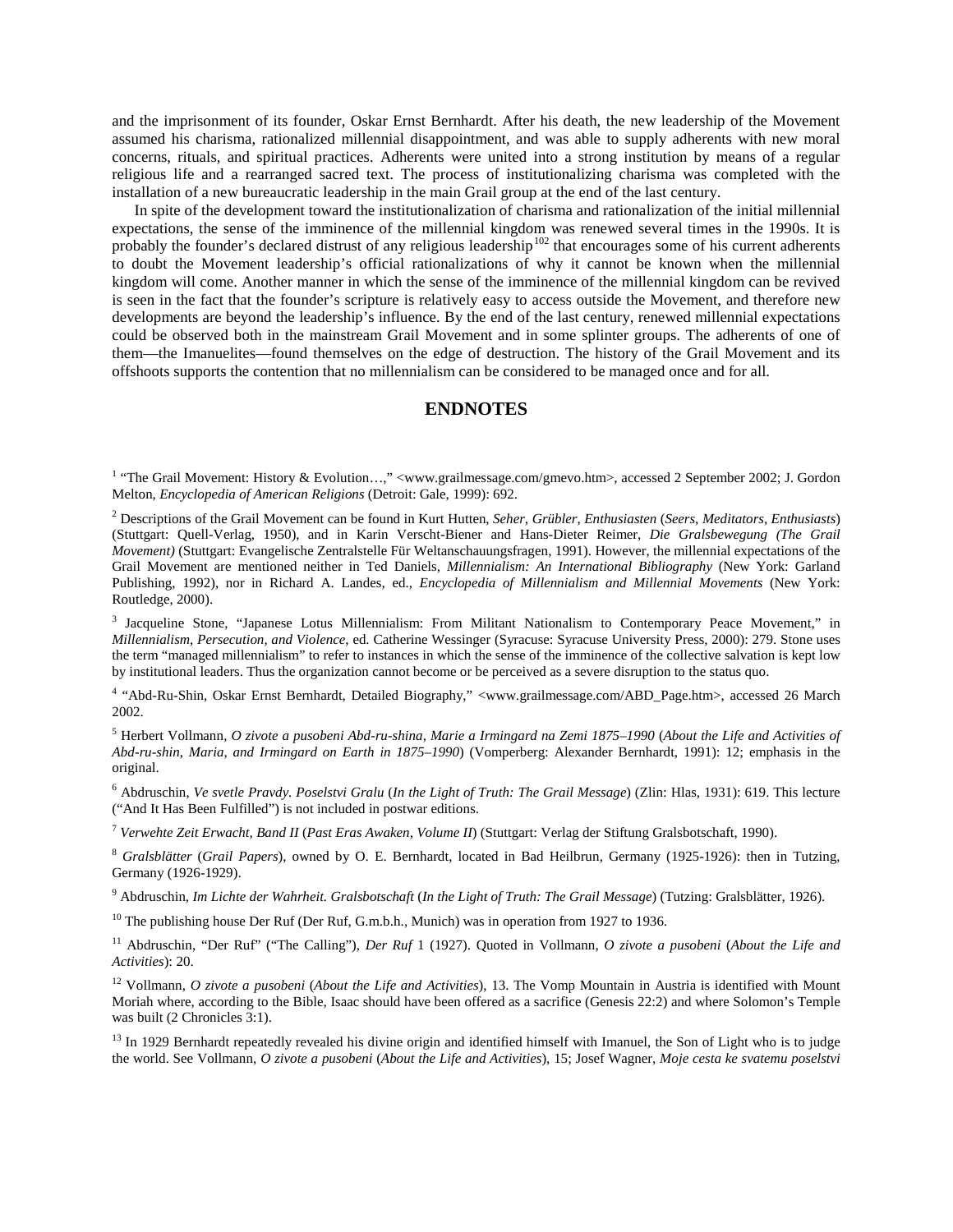*a k Panovi az do doby, kdy opustil Zemi* (*My Way to the Holy Message and to the Lord until He Left the Earth*) (Brno: n.p., 1994): 47.

<span id="page-8-0"></span><sup>14</sup> Abdruschin, *Im Lichte der Wahrheit. Gralsbotschaft. Grosse Aufgabe (In the Light of Truth: The Grail Message, Large Edition*) (Munich: Der Ruf, 1931).

<span id="page-8-1"></span><sup>15</sup> The "Conclusion" differs from all preceding lectures in size and format. *Ve svetle Pravdy. Poselstvi Gralu od Abdruschina*. *Velke vydani* (*In the Light of Truth. The Grail Message by Abdruschin. Large edition*) (Munich: Der Ruf, 1932): 657. The "Conclusion" is not included in postwar editions.

<span id="page-8-2"></span><sup>16</sup> Abdruschin, *Nachklänge zur Gralsbotschaft von Abdruschin, Band I (The Grail Message Fades Away by Abdruschin,. Volume I)* (Munich: Der Ruf, 1934).

<span id="page-8-3"></span><sup>17</sup> Josef Stefek, *Jak bylo nam, lidem, predavano Poselstvi ze svateho Gralu (The Way We, People, Got the Message from the Holy Grail*) (Brno: Integral, 1998): 33. O. E. Bernhardt was accused of illegally transferring money from Germany to Austria and arrested. This alleged crime was probably the reason why the publishing house was closed and the property confiscated. A substantial part of the property was given back to Bernhardt after he had settled the required amount.

<span id="page-8-4"></span><sup>18</sup> The publishing house Die Stimme (Verlags A. G. Die Stimme, Zürich) ended its activities in 1938 after Bernhardt was put under arrest. Almost all lectures Bernhardt wrote after 1931 were published later in the postwar edition of *In the Light of Truth.*

<span id="page-8-5"></span><sup>19</sup> Hutten, *Seher, Grübler, Enthusiasten* (*Seers, Brooders, Enthusiasts*): 707.

<span id="page-8-6"></span><sup>20</sup> Bernhardt and his closest followers were sure that 144,000 people would join the Movement before the final judgment. These people did not necessarily have to be Germans but should possess "German spirit." See Josef Wagner, *Moje cesta* (*My Way*), 16, 47.

<span id="page-8-7"></span><sup>21</sup> Josef Wagner, *Moje cesta* (*My Way*), 17.

<span id="page-8-8"></span><sup>22</sup> Josef Wagner, *Moje cesta* (*My Way*), 17.

<span id="page-8-9"></span><sup>23</sup> Vollmann, *O zivote a pusobeni* (*About the Life and Activities*), 32, 33.

<span id="page-8-10"></span><sup>24</sup> Josef Wagner, *Moje cesta* (*My Way*), 24, 31, 27-28.

<span id="page-8-11"></span><sup>25</sup> Vollmann, *O zivote a pusobeni* (*About the Life and Activities*), 43.

<span id="page-8-12"></span><sup>26</sup> Josef Wagner, *Moje cesta* (*My Way*), 44.

<span id="page-8-13"></span><sup>27</sup> Abd-ru-shin, *Im Lichte der Wahrheit. Gralsbotschaft* (*In the Light of Truth: The Grail Message*) (Vomperberg: n.p., 1949- 1950).

<span id="page-8-14"></span> $28$  Lecture 83, "The Called Ones" begins with this claim: "The Germans should be called to become a leading nation both spiritually and worldly!" (Abdruschin, "Berufen," *Im Lichte der Wahrheit* [*In the Light of Truth*], 597).

<span id="page-8-15"></span><sup>29</sup> Abd-ru-shin, *Ermahnungen* (*Admonitions*) (Vomperberg: Alexander Bernhardt, 1984).

<span id="page-8-16"></span><sup>30</sup> Abd-ru-shin, *Ermahnungen* (*Admonitions*), 1.

<span id="page-8-17"></span><sup>31</sup> Abd-ru-shin, "Life," *In the Light of Truth,* 2:396; emphasis in the original.

<span id="page-8-18"></span><sup>32</sup> Abd-ru-shin, "Life," *In the Light of Truth,* 2:402; see also "The Primordial Spiritual Planes I–VII," 3:399-445.

<span id="page-8-19"></span><sup>33</sup> Abd-ru-shin, "The Holy Grail," *In the Light of Truth*, 2:173.

<span id="page-8-20"></span><sup>34</sup> Abd-ru-shin, "Life," *In the Light of Truth,* 2:397.

<span id="page-8-21"></span><sup>35</sup> Abd-ru-shin, "Life," *In the Light of Truth,* 2:397.

<span id="page-8-22"></span><sup>36</sup> Abd-ru-shin, "Spirit-Germs," *In the Light of Truth,* 3:375-82.

<span id="page-8-23"></span><sup>37</sup> Abd-ru-shin, "Germs originating from Animistic Substance," *In the Light of Truth,* 3:383-90.

<span id="page-8-24"></span><sup>38</sup> Abd-ru-shin, "Man in Creation," *In the Light of Truth,* 2:25.

<span id="page-8-25"></span><sup>39</sup> Abd-ru-shin, "Spirit-Germs," *In the Light of Truth,* 3:375-82.

<span id="page-8-26"></span><sup>40</sup> Abd-ru-shin, "Spirit-Germs," *In the Light of Truth,* 3:375-82.

<span id="page-8-27"></span><sup>41</sup> Abd-ru-shin, "I am the Resurrection and the Life, No Man Cometh to the Father but by Me!" *In the Light of Truth,* 2:280-86.

<span id="page-8-28"></span> $42$  "Then the hour of the 'either-or' has come for every human being. Either he is raised high towards the Light if he strives for the spiritual, or he remains chained to the World of Matter...and on the last stretch of the way he is drawn with it into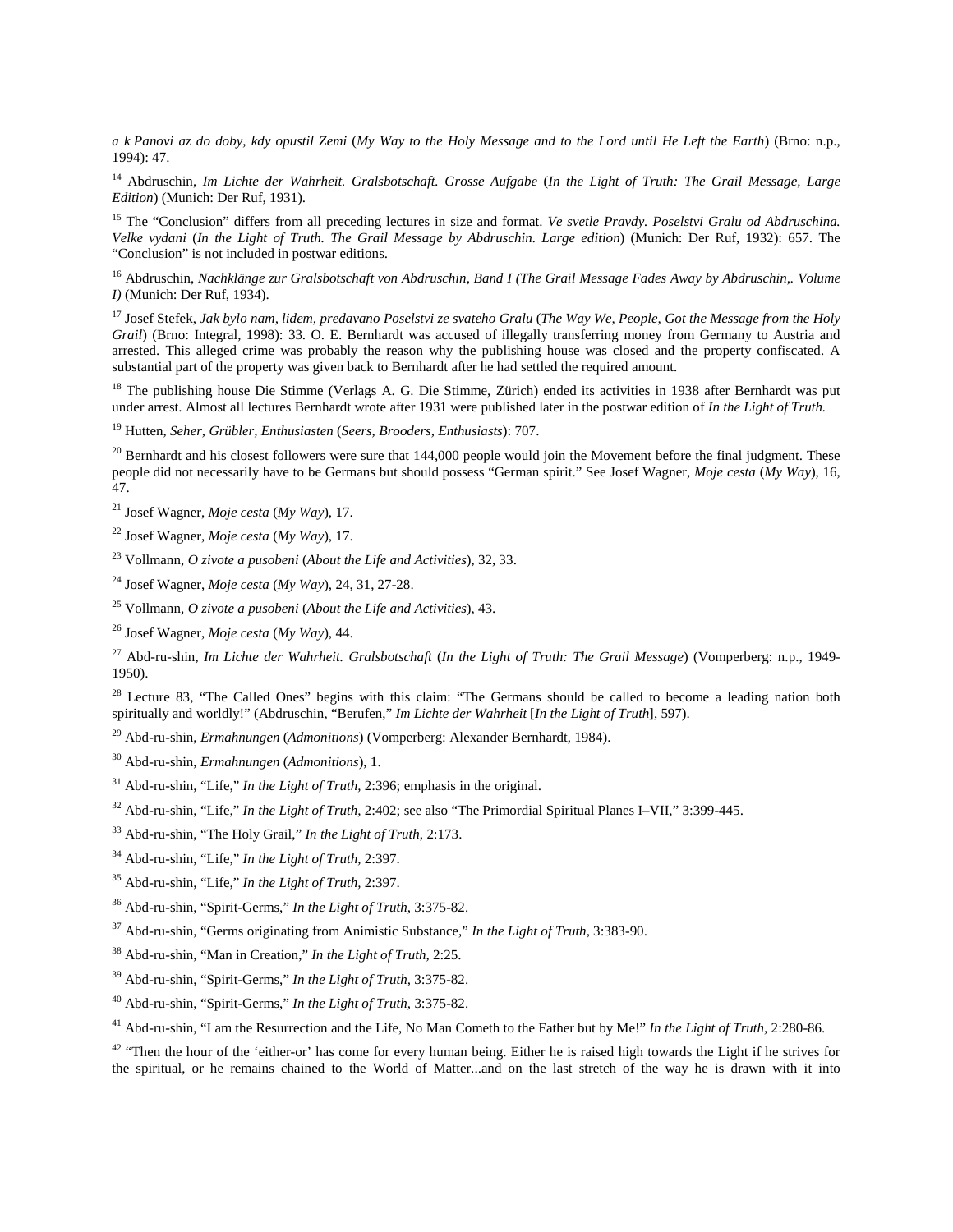disintegration. This then is spiritual death!" Abd-ru-shin, "The World," *In the Light of Truth*, 1:73. See also "The First Step," 1:67.

<span id="page-9-0"></span><sup>43</sup> Abd-ru-shin, "Morality," *In the Light of Truth,* 1:22-27; see also "Thought-forms," 2:70-75, and "Behold, Man, How You Should Wander through This Creation so that Threads of Fate Will Not Hinder but Further Your Ascent!" 3:94-100.

<span id="page-9-1"></span><sup>44</sup> Abd-ru-shin, "Fate," *In the Light of Truth,* 3:11-16.

<span id="page-9-2"></span><sup>45</sup> Bernhardt asserts that the resurrection of Christ was in fact his reincarnation. Abd-ru-shin, "The Resurrection of Christ's Physical Body," *In the Light of Truth*, 2:249-57.

<span id="page-9-3"></span><sup>46</sup> Abd-ru-shin, "The Holy Grail," *In the Light of Truth,* 2:173-74; emphasis in the original.

<span id="page-9-4"></span><sup>47</sup> Abd-ru-shin, "The Holy Grail," *In the Light of Truth,* 2:172.

<span id="page-9-5"></span><sup>48</sup> Abd-ru-shin, "The Holy Grail," *In the Light of Truth,* 2:174.

<span id="page-9-6"></span><sup>49</sup> The Day of the Holy Dove takes place at the approximate time of the festival of Whitsuntide (Pentecost). Abd-ru-shin, "The Outpouring of the Holy Spirit," *In the Light of Truth,* 2:339.

<span id="page-9-7"></span><sup>50</sup> Abd-ru-shin, "The Holy Grail," *In the Light of Truth,* 2:174.

<span id="page-9-8"></span><sup>51</sup> Abd-ru-shin, "The Holy Grail," *In the Light of Truth,* 2:172.

<span id="page-9-9"></span><sup>52</sup> Abd-ru-shin, "The Redeemer," *In the Light of Truth*, 2:38-44; see also "The Crucifixion of the Son of God and the Lord's Supper," 2:236-39; "Christ said...!" 3:57-66; "Let there be Light," 3:270-80; "The Son of Man," 2:262-67; "The World Teacher," 1:185; "The Millennium," 1:173-76; "The Mystery of Lucifer," 2:177-84; and "World Events," 2:200.

<span id="page-9-10"></span><sup>53</sup> Abd-ru-shin, "The Primordial Spiritual Planes V," *In the Light of Truth,* 3:431 states:

Maria did come into holy union as a Part of the Love of God, which is Jesus, and as a Part of Imanuel. She has nothing to do with womanhood *as such*, but as the Love of God She faces the *whole of mankind*! The womanhood of Creation as such has *only* to do with Irmingard. And She descended to the Grail Castle into Primordial Creation, out of the Divine Plane, and there merely stepped into a Primordial Spiritual vessel which had already been prepared for her.

See also Vollmann, *O zivote a pusobeni* (*About the Life and Activities*), 89, where it reads: "The Triad of Imanuel in Creation is: Parsifal-Maria-Irmingard, thus Justice, Love and Purity! Therefore in the last, most sacred fulfillment Imanuel now works in Creation simultaneously in Parsifal, Maria and Irmingard"; and Abd-ru-shin, "The Primordial Spiritual Planes V," *In the Light of Truth,* 3:431.

<span id="page-9-11"></span><sup>54</sup> Vollmann, *O zivote a pusobeni* (*About the Life and Activities*), 61.

<span id="page-9-12"></span><sup>55</sup> Josef Wagner, *Moje cesta* (*My Way*), 43-44.

<span id="page-9-13"></span><sup>56</sup> Vollmann, *O zivote a pusobeni* (*About Life and Activities*), 43.

<span id="page-9-14"></span><sup>57</sup> Abd-ru-shin, "The Development of Creation," *In the Light of Truth,* 2:216, states, for example: "The time will arrive when a *reflection* of the real Paradise *must* come on earth under the rule of the Son of Man at the beginning of the Millennium!"

<span id="page-9-15"></span><sup>58</sup> Vollmann, *O zivote a pusobeni* (*About the Life and Activities*), 44.

<span id="page-9-16"></span><sup>59</sup> Im Lichte der Wahrheit. Gralsbotschaft von Abd-ru-shin. Drei Bände. Ausgabe aus letzter Hand. (In the Light of Truth: The *Grail Message by Abd-ru-shin. Three Volumes. Last Hand edition*) (Vomperberg: Maria Bernhardt, 1949/1950).

<span id="page-9-17"></span><sup>60</sup> Vollmann, *O zivote a pusobeni* (*About the Life and Activities*), 68-69.

<span id="page-9-18"></span><sup>61</sup> The mainstream Grail Movement steadfastly maintains that the post-war edition is as O. E. Bernhardt intended it. See Vollmann, *O zivote a pusobeni* (*About the Life and Activities*)*,* 78-79; Stefek, *Jak bylo nam predavano Poselstvi* (*The Way We Got the Message*)*,* 68-69.

<span id="page-9-19"></span><sup>62</sup> Letter from Irmingard Bernhardt (30 March 1988), quoted in Vollman, *O zivote a pusobeni* (*About the Life and Activities*), 106.

<span id="page-9-20"></span><sup>63</sup> One such group in Zlin, the Czech Republic (consisting of several families), survived both Nazism and Communism. In the last fifteen years, it has published Bernhardt's books in pre-war editions in the Czech language. Their publishing house Hlas (The Voice) has also resumed the publication of the pre-war journal of Bernhardt's Czech followers, *Hlas*.

<span id="page-9-21"></span><sup>64</sup> Maria lost her lawsuit against Mr. Friedrich Jesacher, who described Bernhardt's family as "a crafty, tricky, even criminal gang hidden behind the veil of religious freedom" (Vollmann, *O zivote a pusobeni* [*About the Life and Activities*], 78)

<span id="page-9-22"></span><sup>65</sup> *Ukony Gralu na Zemi* (*Grail Offices on Earth*) (Vomperberg: Alexander Bernhardt, n.d.): 7-8; Herbert Vollmann, *O pusobeni Gralu na Zemi* (*About Grail Activities on Earth*) (Vomperberg: Alexander Bernhardt, 1991): 11.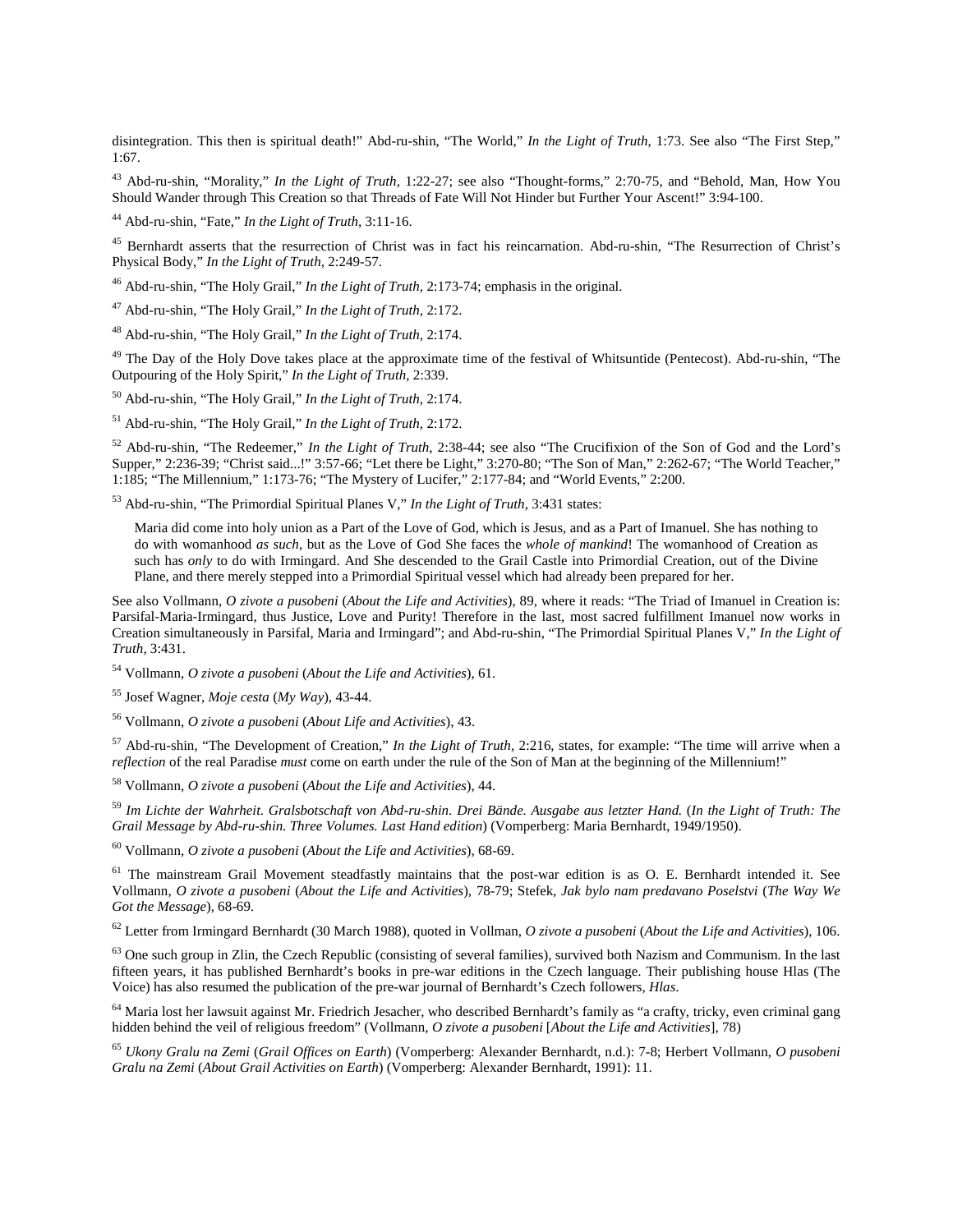<span id="page-10-0"></span><sup>66</sup> Vollmann, *O zivote a pusobeni* (*About the Life and Activities*), 66-67, 69.

<span id="page-10-1"></span> $67$  "The Grail Movement," <www.grailmessage.com/gmevo.htm>, accessed 6 May 2002.

<span id="page-10-2"></span><sup>68</sup> *Ukony Gralu na Zemi* (*Grail Offices on Earth*), 9-10.

<span id="page-10-3"></span><sup>69</sup> *Ukony Gralu na Zemi* (*Grail Offices on Earth*), 12.

<span id="page-10-4"></span><sup>70</sup> Hutten, *Seher, Grübler, Enthusiasten* (*Seers, Meditators, Enthusiasts*), 710.

<span id="page-10-5"></span><sup>71</sup> Abd-ru-shin's 1936 declaration that he did not come to found a religion is quoted in Vollmann, *O pusobeni Gralu na Zemi (About Grail Activities on Earth)*, 13: "I do not bring a new religion, I do not want to establish a new church, let alone a sect...."

<span id="page-10-6"></span> $72$  Stiftung Gralsbotschaft (Grail Foundation) was established in 1950 according to the proposal of Maria Bernhardt, the second wife of O. E. Bernhardt. The Grail Foundation "serves to further the public welfare in the spiritual and ethical spheres through dissemination of the work *[In the Light or Truth: The Grail Message](http://www.grailmessage.com/ILT_Page.htm)* by [Abd-ru-shin"](http://www.grailmessage.com/ABD_Page.htm) See "The Grail Foundation. History…," <http://www.grailmessage.com>, accessed 29 May 2005, especially by means of its publishing house Verlag der Stiftung Gralsbotschaft.

<span id="page-10-7"></span><sup>73</sup> Verlag der Stiftung Gralsbotschaft, Ditzingen, Germany.

<span id="page-10-8"></span><sup>74</sup> Letters sent to cross-bearers by national Grail Circle leaders to inform them about the split in the movement in 1998-1999.

<span id="page-10-9"></span> $<sup>75</sup>$  Herbert Vollmann was the last to hold the highest title "Apostle." The Apostles were appointed by Bernhardt himself.</sup>

<span id="page-10-10"></span><sup>76</sup> Reportedly, since 1993 Siegfried Bernhardt and his wife Claudia-Maria Bernhardt had lived separately "as brother and sister" in their house. In 1997 Siegfried Bernhardt "found a beloved companion" in Miss Birkeland, teacher of his children. He admitted to the Seekers of the Truth that Birkeland "occupied the place of woman by my side." Letter by Siegfried Bernhardt to Seekers of the Truth, April 1999.

<span id="page-10-11"></span><sup>77</sup> "Meeting of Disciples and National Leaders in Stuttgart," 1 May, 1999. Letter to Seekers of the Truth.

<span id="page-10-12"></span><sup>78</sup> Vollmann, *O zivote a pusobeni* (*About the Life and Activities*), 43.

<span id="page-10-13"></span><sup>79</sup> Vollmann, *O zivote a pusobeni* (*About the Life and Activities*), 43.

<span id="page-10-14"></span><sup>80</sup> Abd-ru-shin, "The Great Comet," *In the Light of Truth,* 1:182-83.

<span id="page-10-15"></span> $81$  Personal communications with Czech followers of Bernhardt's teaching.

<span id="page-10-16"></span><sup>82</sup> Artur Zatloukal, "Kometa" ("The Comet"), *Kruh* 2 (1997): 10-14. *Kruh* (*The Circle*) is the internal periodical of Czech Grail circles.

<span id="page-10-17"></span><sup>83</sup> It is claimed that more than a million copies of Abd-re-shin's *In the Light of Truth* have been sold. "The Grail Movement," <www.grailmessage.com/gmevo.htm>, accessed 6 May 2002.

<span id="page-10-18"></span><sup>84</sup> Zdenek Vojtisek, *Encyklopedie nabozenskych smeru v Ceske republice* (*Encyclopedia of Religious Movements in the Czech republic*) (Praha: Portal, 2004): 184-87.

<span id="page-10-19"></span><sup>85</sup> Jan Dvorsky, *Syn cloveka*. *Mesiasovo zive slovo k vsenaprave lidstva* (*The Son of Man: The Messiah's Living Word for Restoration of Mankind*), 2nd ed. (Velke Popovice: self-published, 1993): 26.

<span id="page-10-20"></span><sup>86</sup> Jan Dvorsky, *Syn cloveka* (*Son of Man*), 2nd ed., 26.

<span id="page-10-21"></span><sup>87</sup> Jan Dvorsky, *Syn cloveka* (*Son of Man*), 2nd ed., 28.

<span id="page-10-22"></span><sup>88</sup> Jan Dvorsky, *Syn cloveka* (*Son of Man*)*,* 2nd ed., 26, 28.

<span id="page-10-23"></span><sup>89</sup> Although bearing the same last name, the couple are not married. The name "Dvorsky" is not unusual in the Czech Republic. According to Jan Dvorsky, the origin of his mate Lucie "must be found in the fourth Primordial Spiritual Plane on the Island of Swan Virgins." Jan Dvorsky, *Syn cloveka* (*Son of Man*), 2nd ed., 27.

<span id="page-10-24"></span><sup>90</sup> Jan Dvorsky, *Syn cloveka* (*The Son of Man*) (Velke Popovice: self-published, 1992).

<span id="page-10-25"></span><sup>91</sup> Jan Dvorsky, *Syn cloveka* (*Son of Man*), 2nd ed., 28, 32, 28.

<span id="page-10-26"></span><sup>92</sup> Personal communications with former followers, Petr Konecny, Vladimir Kafka, Xenie Kafkova.

<span id="page-10-27"></span><sup>93</sup> A letter from Dvorsky to Jana Zikova (a future follower) dated 15 August 1993.

<span id="page-10-28"></span> $94$  No more than five houses served as Imanuelite communities. Two men served as clairvoyants in Jan Dvorsky's group. Besides prophesying they determined the color of a person's aura, thus indicating her or his spiritual readiness to enter the millennial kingdom. Dvorsky expelled the two clairvoyants when some of their prophecies failed.